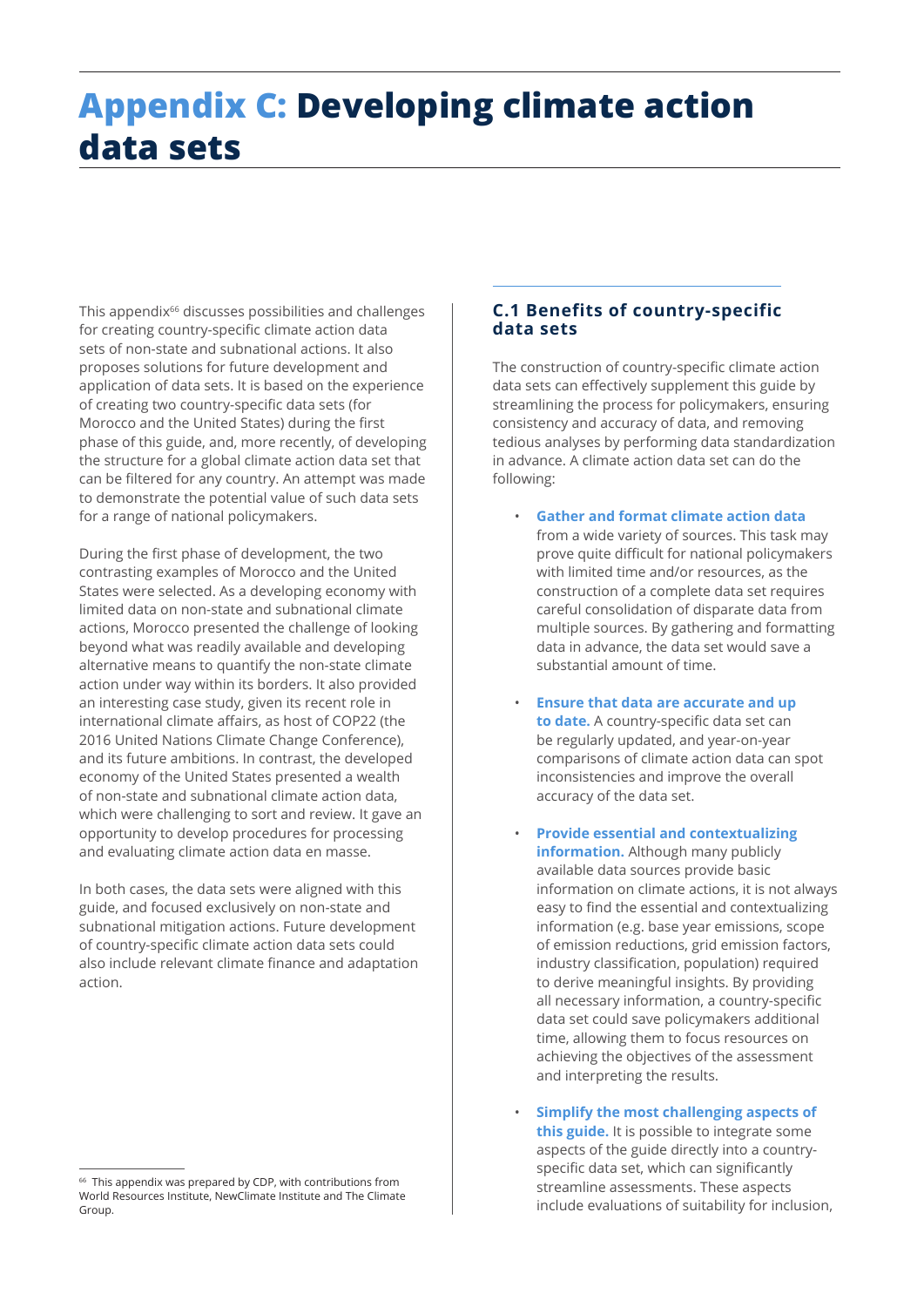likelihood of completion and overlap of reductions. This allows policymakers to focus more on the analysis of the impact of climate actions, as opposed to their categorization, while still giving them the final say on what is included in the assessment. Consistent evaluation of these aspects would also help to standardize the application of the guide by different policymakers.

- **Project and aggregate likely impact of climate actions** to target year and interim milestone years. With adequate data, it is possible to make informed projections of the impact of completed climate actions in their target year. It is also possible to estimate the impact in key milestone years (e.g. 2030, 2050), while offering insight into various scenarios on the level of ambition. These projections can then be aggregated in accordance with the objectives of the assessment. By including some of these basic calculations in a country-specific data set, the time spent in quantifying the impact of individual actions is greatly reduced.
- **Directly inform global data sets.** A robust process for developing and maintaining country-specific data sets would benefit a number of additional stakeholders at a time when climate actions and progress tracking are of crucial importance to the global response to climate change represented by the Paris Agreement. Maintenance of these data sets could directly inform the UNFCCC Global Climate Action portal platform, streamlining the process of data collection from multiple sources, ensuring prompt upload of new and updated information, improving the accuracy of the climate action data, and increasing the overall operation and functionality of the platform. Rich country-specific data sets could then be made available to other interested audiences, including investors, researchers and academics, providing relevant insight into the transition to a green and sustainable economy. With adequate maintenance and continued development, country-specific data sets could serve as *the* foundation for understanding how to track, measure and rate the impacts of non-state and subnational climate actions in the coming years.

# **C.2 Challenges in building countryspecific data sets and potential solutions**

Several challenges were identified through the exercise of developing country-specific data sets that will require continued attention in future data sets. These relate to the collection of data, maintenance of the data set, and eventual use of the data set by national policymakers.

# **C.2.1 Gathering climate action data**

Although many available resources aggregate non-state and subnational climate actions (see [Section C.4\)](#page-10-0), these come with limitations in terms of their geographical coverage, and the availability and comparability of disparate data. Where there are significant gaps in the available climate action data, it may be necessary to use advanced modelling and supplementary data to provide relevant insight to policymakers.

#### **Sourcing relevant data**

A wealth of information is already publicly available; however, identifying where to look and unlocking the data from often non-machine-readable formats (e.g. PDF files) are key barriers to categorizing and including these data in country-specific data sets. At the same time, some current methods can support this effort. Primarily on the corporate side, databases of corporate sustainability reports (e.g. Global Reporting Initiative, corporate register) are available from companies that have traditionally fallen outside the scope of analysis because of their size (e.g. small to medium-sized enterprises) or ownership type (e.g. privately held). Applying technologies and a lexicon to crawl these reports and pinpoint pertinent disclosures can assist in scraping the data to extend coverage of the database. Additionally, as more organizations become active in this space, a growing number of aggregate databases containing potentially important details can be expected. By identifying and targeting these sources through machine-run web crawls, new developments and data sources can be sourced for data expansion.

Another future development is in the form of machine-readable reporting – for example, following the eXtensible Business Reporting Language (XBRL) standard. Although these reporting formats are fully integrated into financial reporting, little headway has been made in their adoption for non-financial data. However, as uptake increases, this will solve many of the current difficulties of data scraping.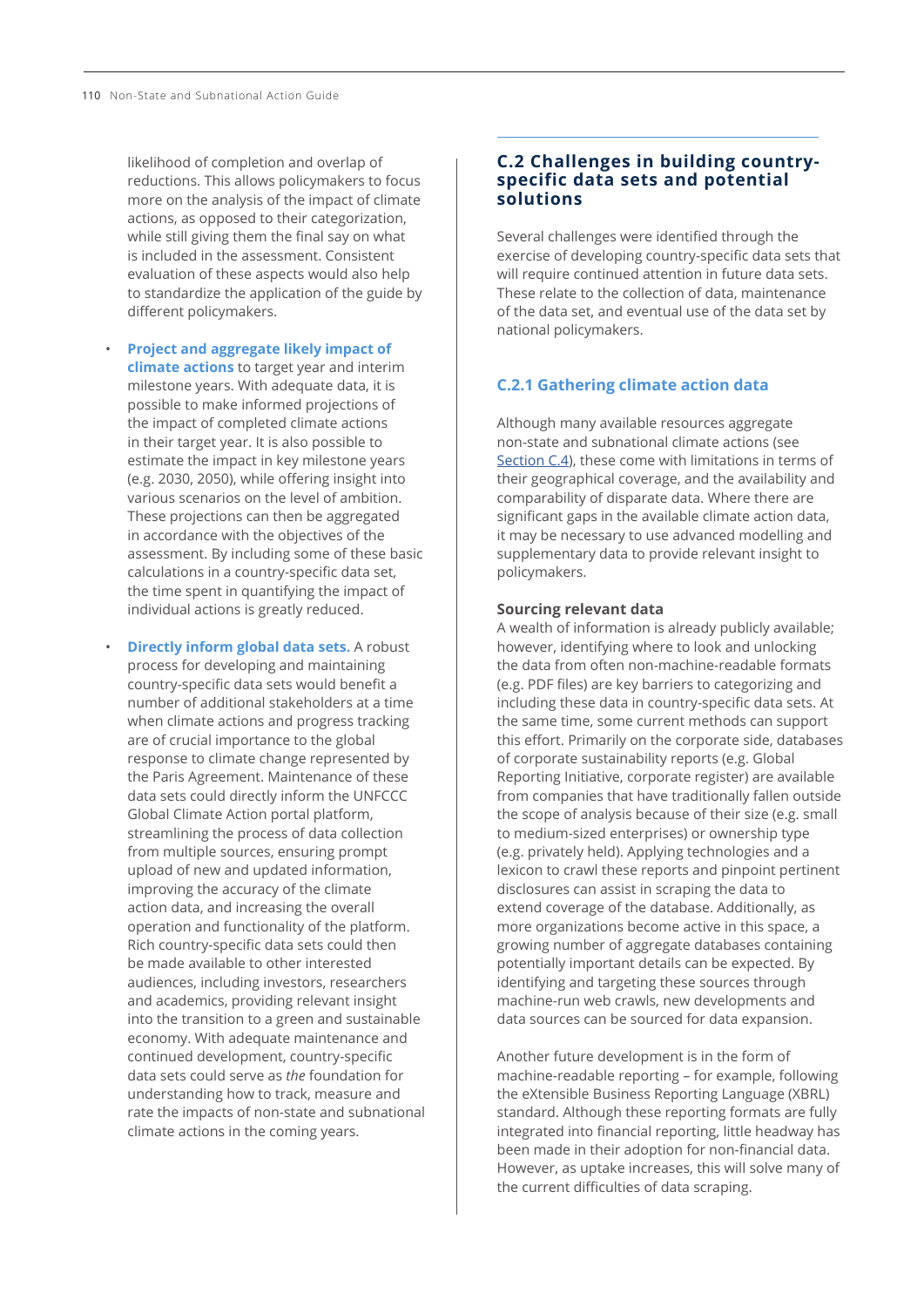Collecting relevant information about cooperative initiatives and campaigns is also challenging, because of their heterogeneous characteristics and the lack of quantitative data that are made publicly available. Full integration of cooperative climate actions into country-specific data sets would likely require case-by-case consultations with each initiative or campaign to better understand any available data and to make arrangements for data sharing.

# **Ensuring the accuracy, comparability and usability of climate action data**

It is important to ensure during the collection process that adequate information is collected or available elsewhere to compare data from various sources. For action types that are already well established (e.g. cities' emissions reduction targets), there are likely to be different sources collecting comparable data. However, for less common action types, additional work will be required to make the data easier to compare. This will be especially challenging for cooperative actions, as well as corporate actions that are not clearly defined or easily localized within a national border. In these cases, it may be necessary to convert data to common terms for integration into country-specific data sets; in cases where enough quantitative data are not available, understanding the impact of the actions by other means may be needed.

One of the main challenges in constructing country-specific climate action data sets is localizing corporate targets made by companies with operations in diverse locations. For reduction targets that cover a company's global scope 1 and 2 emissions, the potential impact in each country can be approximated by reviewing a country-level emissions breakdown. When targets cover only a specific portion of a company's global scope 1 and 2 emissions, it may not be possible to extrapolate a country-level potential impact, unless a specific geography is defined for the target. Additionally, the inherent challenges of scope 3 reporting do not currently allow a similar country-level scope 3 emissions breakdown. Although many companies do define their targets along geographic boundaries, there are often more sensible, non-geographic reasons for defining a target's coverage. For instance, a target might cover a specific business division, subsidiary, activity or facility. These categories could transcend geographic boundaries in complex ways, making accurate projections of the localized impact of these types of targets challenging unless more specific information is collected on target coverage and implementation, and scope 3 geographic breakdowns.

Additionally, through construction of country-specific data sets and feedback received from pilots of the guidance documents, the following improvements to data quality, collection, standardization and organization have been suggested:

- data validation at point of entry via improved integration of emissions and target data
- mapping and standardization of data across major providers
- creation of unique target IDs for easier yearon-year identification
- greater availability of time-series data covering at least three years
- additional contextualizing information, such as baseline, revenue, production and asset-level data
- expanded use of country-based data points, including scope 3 breakdowns.

## **Covering data gaps**

Where sufficient quantitative details are not available to fully describe a cooperative or corporate action, it may be necessary to model the corresponding emissions or to rely on supplemental data.

Use of modelling techniques can help estimate emissions to fill in gaps in the existing data set. These estimates can help to establish base year emissions values, when undisclosed, or the current level of emissions, to better assess trajectories. CDP has a transparent methodology for estimating corporate emissions using key business data, such as annual revenue.67 It is also exploring modelling for cities, to provide reasonable estimates for non-reporting cities; these methods can likely be extended to states and regions using macro-level population, economic and related variables. Modelling can potentially minimize some of the data gap implications by offering a more complete data set. Data users will always be able to see which values have been estimated and how, to determine for themselves whether to include these in their analyses.

For countries that do not have available a significant amount of action data, it would still be possible to provide national governments with key insights through additional analysis of asset-level data from

<sup>67</sup> For further information, see: [www.cdp.net/en/investor/ghg-emissions-dataset](http://www.cdp.net/en/investor/ghg-emissions-dataset).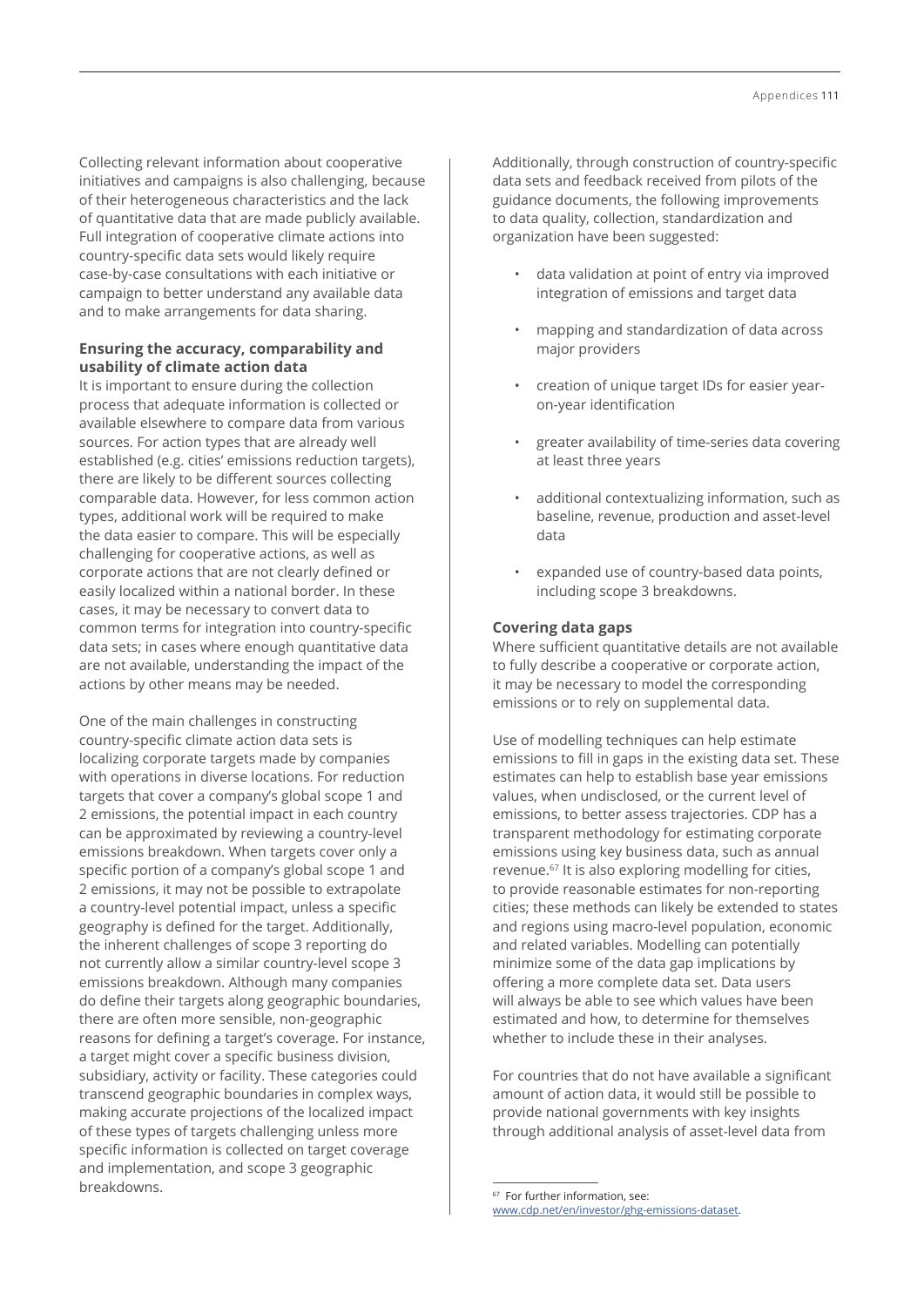key industries. One of the principal characteristics of an asset-level database is its universal coverage. Two primary applications can be envisaged for the utilization of these data: techno-economic improvement potential and locked-in emissions forecasting. The former relates to the classification of the types of technologies employed and potential emissions savings through the deployment of best available technologies (BATs) or step-change upgrades. This type of analysis, coupled with economic detail pertaining to associated costs (e.g. using data reported to CDP through its corporate climate change questionnaire under the question relating to initiatives for emissions reductions), could support policymakers in targeting emissions reduction options based on asset improvements and could be a stepping stone to more complex modelling of asset data.

In addition, many market intelligence providers currently supplying asset-level data collect information about future constructions, planned closures and related business developments that can be integrated into national-level emissions forecasting. For example, in the case of electricity utilities, a view of the plants coming online with details around capacity, technologies, fuel types and so on, and those going offline can be used to model currently "locked-in" emissions (i.e. the guaranteed emissions stemming from currently producing assets), and future changes due to new constructions and plant closures.

# **C.2.2 Maintaining the data set**

Once a country-specific data set has been constructed, maintaining and updating it will present unique challenges that require careful consideration and thorough planning. Dedicated staff to manage the data set will be needed, as well as clear communication channels between different data sources, initiatives and campaigns to ensure periodic updates of relevant data. Entities and actions will need to be easily identifiable to avoid redundant data entry and double counting. This could be especially challenging for companies whose names often appear differently because of differences in their legal and public names, or as a result of mergers and acquisitions. Readily available corporate identifiers are also most often at the securities level, applicable only to public companies.

Similarly, ensuring that changes to existing climate actions are reflected in the data set would require annual verification to check that already included actions are still valid, spot discrepancies and remove expired actions. Whether organized around an annual process or on a rolling basis, ensuring that a country-specific data set is up to date would require sound data management practices and persistent verification of data accuracy.

## **C.2.3 The user experience**

Proper use of a country-specific data set could be facilitated through thoughtful design of the user interface that provides an engaging, transparent and flexible presentation of the data.

## **Future user accessibility – principles of data accessibility**

Application of the methodology, and therefore improved emissions forecasting and more ambitious national emissions reduction targets depend on a transparent, structured and accessible database. Transparency will be ensured throughout the development process by documenting data sources, data-collection methods and analytical assumptions. The end user should therefore be able to understand what data are included in the database and make informed decisions about whether they wish to use certain data or not.

A clear data structure should be imposed to ensure that this transparency is preserved, and that the database is as usable as possible for application of the methodology. To this end, use cases of the data will help to assert the final structure, including relationships between data points, as well as the data points themselves. These will need to be vetted with data users to ensure applicability and accuracy, requiring several consultative engagements.

Finally, barriers must be removed to ensure that the database is accessible to national policymakers, analysts and other decision makers tasked with reducing national GHG emissions. This entails removing costs, as much as possible, to access the source data. It also requires that an online database be made available for users to efficiently access the data, with exportable functionality to support offline analyses. The experience gained through the sample data set construction indicates that there is little willingness from data providers to make their data public. As a result, issues of data ownership and hosting will need to be addressed, and any solution will likely require in-depth negotiations.

#### **Database and front-end architecture**

An online platform supported by a relational database for housing the emissions and commitment data, as well as user details, is needed. The platform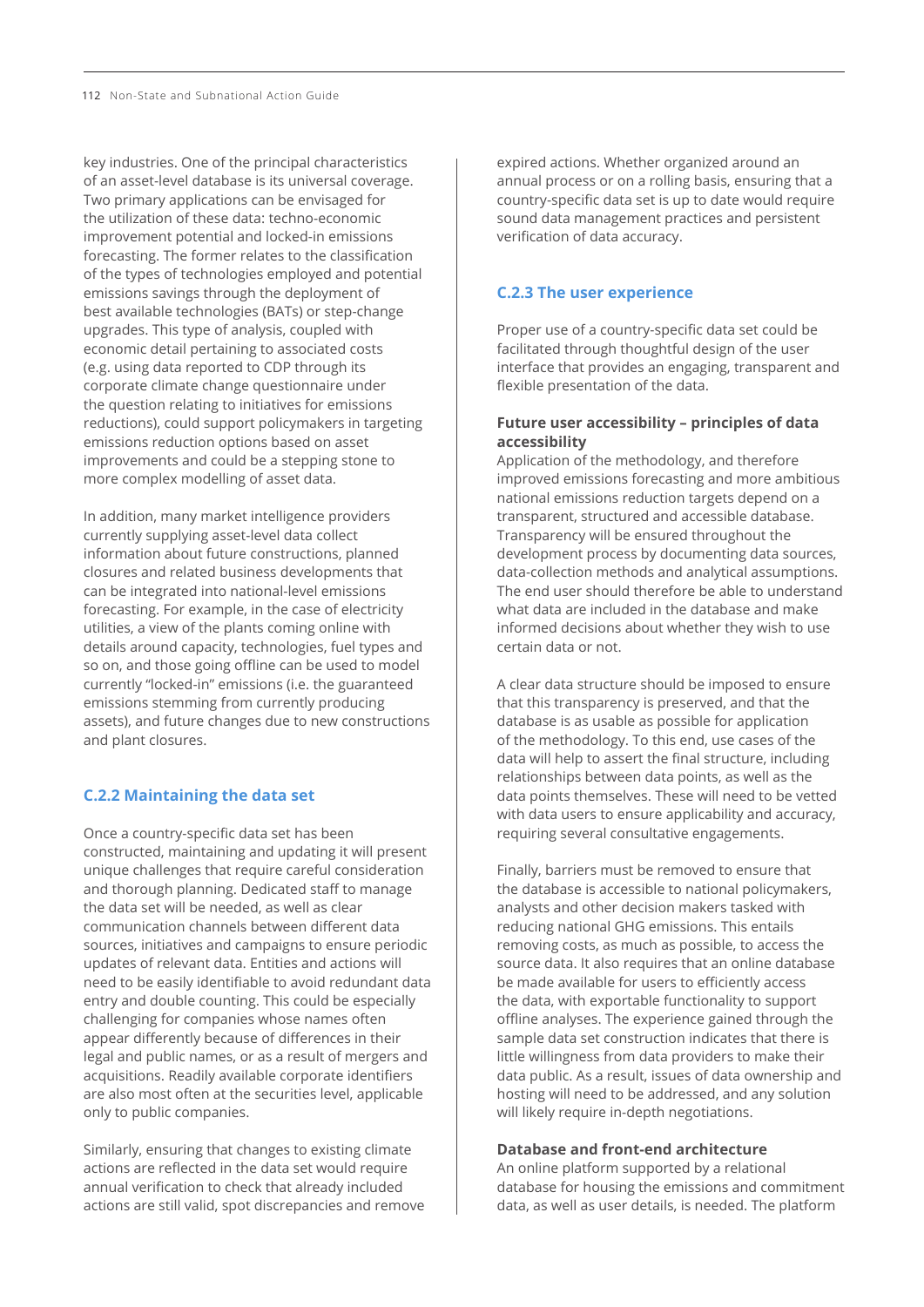should be accessible via login, provided at little or no cost to national government representatives. To establish a business model that supports continued upkeep and maintenance, access may be fee based for other non-state stakeholders who wish to analyse the information available.

Online business intelligence/analytical functionality should be embedded to offer users options for easy analysis of the data using charts and graphs. Optimally, these could be saved locally or to an online workspace for later review. Users should also be able to export pre-filtered portions of the database (e.g. data relevant to their country) to Excel, to facilitate offline analysis.

Depending on the funding available, networking capabilities can also be constructed to share best practices and learn from others' experiences. In this way, the platform can serve as a hub for national government representatives, and provide a safe space to share and discuss.

## **C.3 Process to develop countryspecific data sets**

A detailed breakdown of the methodology used to construct the data sets is given below.

Once the available climate action data were gathered and input to the data set, analysis was performed to determine which actions would be the focus of further investigation and which would be excluded. This was carried out in accordance with the *suitability* standards of the guide, with an understanding of the idiosyncrasies of the data reported to CDP. Next, all suitable climate actions were categorized by type (e.g. commitment/action, emissions reductions/ renewable energy) and by coverage (i.e. geographic and IPCC sectoral), as prescribed in the guide. Then, calculations were made to determine the anticipated impact of various types of actions in their target year. For targets with geographic coverage beyond national borders (e.g. those of multinational corporations), additional calculations were made to estimate the disaggregated impact within the sample countries. Finally, linear projections were drawn to key milestones, such as 2020 and 2030, assuming the same level of ambition moving forward. Several additional aspects of the guide were integrated into the sample data set, including evaluating the progress monitoring, accuracy, likelihood and overlap of climate actions.

## **C.3.1 Gather and input data**

Construction of the country-specific data sets primarily relied on data collected through CDP's disclosure platform and The Climate Group/CDP's Compact of States and Regions, for reasons of data access and expedience. There are other relevant sources of climate action data (see [Section C.4](#page-10-0)), but, in most cases, the key data points required to calculate the impact of actions – although probably collected – are not made publicly available. Similar difficulties were encountered when calculating the impact of cooperative initiatives that might be relevant to the two selected countries.

On a fundamental level, the country-specific data sets are consistent with Table 5.1, in which each row includes a description of the action being taken and some basic contextualizing information, including geographical and IPCC sectoral coverage. For actions to be suitable for further calculation and analysis, however, their descriptions must include some essential information: base year, baseline emissions or renewable energy use, and target year. This information is organized into a table and serves as the foundation for building the rest of the data set.

In some cases, it was possible to calculate the anticipated impact of an action within the country based on just this information; however, in most cases, and especially for multinational corporations, additional information was needed to make more accurate estimates of an action's impact within the country's border. When considering the actions of subnational governments, it is relatively straightforward to define the geographical coverage of most actions. However, for large multinational corporations, it can be significantly more challenging to assess where their commitments will be realized. This is due to the nature of most corporate targetsetting: targets are reported at the entity level, and information on divisional or geographical actions is generally not disclosed. It was also found that certain types of climate actions – primarily those of corporate actors – required additional information. For instance, to estimate the impact of corporate emissions reduction intensity targets, additional information supplied to CDP was used to estimate impact in absolute terms. Additional information was also necessary when removing scope 3 emissions from impact calculations (scope 3 was excluded because the impact of indirect value chain activities cannot be easily localized), converting renewable energy actions to associated emissions reductions, and disaggregating multinational corporate actions to countries' boundaries.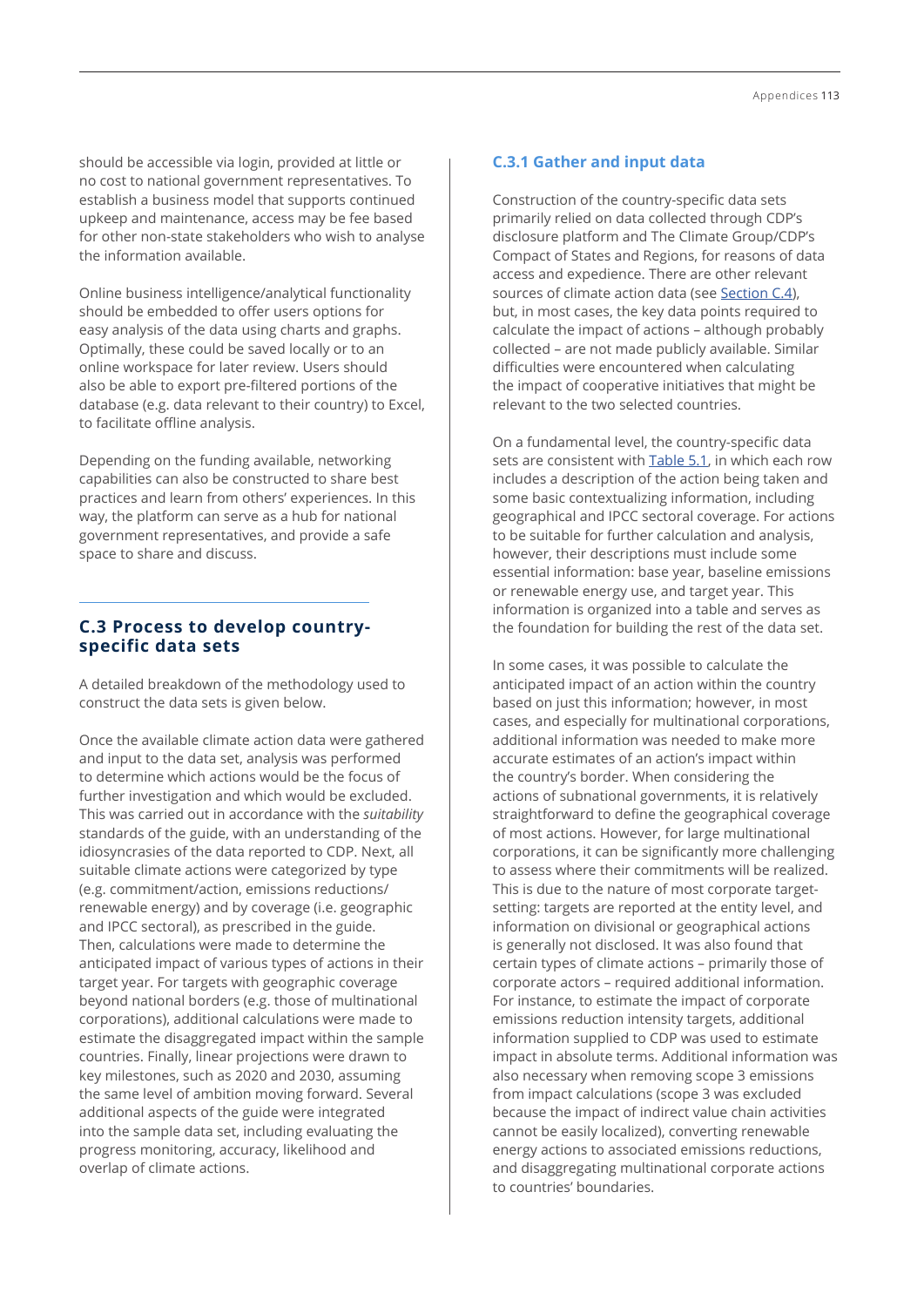In constructing the data set, several limiting characteristics of the currently available climate action data became obvious. The first was that much more data are directly available for countries with more developed economies. At present, cities and states in developing economies are not as well represented as their counterparts in more developed economies. Efforts are under way to increase data availability in developing economies, which is likely to improve this situation over time. Geographical coverage is somewhat less of an issue for corporations, because many have international operations. As a result, information on the climate actions of multinational corporations headquartered in developed economies can still provide insight about impacts in less developed economies, although the limited data availability on the exact geographic distribution of these climate actions within a company's global operations means that calculations are assumption dependent.

The second limitation relates to IPCC sectoral coverage. In the country data sets developed, most actions relate to energy use, and fewer relate to transport, buildings, waste, land use and forestry; this could pose a problem for users interested in targeted assessments of these sectors. With further integration of additional data sources and cooperative initiatives, it may be possible to increase the sectoral coverage. As with localizing emissions of multinational climate actions, it can also be challenging to determine the exact IPCC sectors targeted by a community-wide or company-wide climate action, as well as the appropriate allocation of impacts when multiple sectors are indicated; this could make it more challenging to complete a targeted assessment following the methodology. For example, a community-wide emissions reduction target made by a city or state is likely to have impacts in multiple IPCC sectors, but, without a detailed breakdown of the associated base year emissions, it would be difficult to say with certainty what portion of the impact would affect, say, transport as opposed to buildings. With further development of country-specific data sets, it may be possible to use corresponding emissions inventories to estimate the impact across relevant IPCC sectors in the absence of more specific reporting on the anticipated impact across sectors. Although this level of detail is less relevant to economy-wide assessments, it could greatly increase the functionality of the guide for users interested in more targeted sectoral assessments.

Data for Morocco and the United States were gathered or evaluated from the following sources:

- **CDP corporate data.** Beginning with 2016 corporate response data from CDP, first all United States– and Morocco-based companies were identified for inclusion in the respective country-specific data set. Then all companies that reported emissions in the United States or in Morocco, regardless of the location of their headquarters, were identified, and their emissions reduction and renewable energy targets were included.
- **CDP cities data.** All relevant local government or community-wide emissions reduction and renewable energy commitments from the 2016 cities response data were included.
- **States and regions data from The Climate Group and CDP.** All relevant emissions reduction, renewable energy, and energy efficiency targets reported through the states and regions platform were included.
- **Covenant of Mayors.** All relevant commitments collected by the Covenant of Mayors for which it was possible to determine an absolute base year emissions value were included.
- **carbonn Climate Registry.** All relevant commitments available through the carbon*n* Climate Registry were evaluated, but it was not possible to determine absolute base year emissions figures based on publicly available information.
- **Climate Initiatives Platform.** Cooperative initiatives that focused on implementation, and reported participation or membership of either country, were identified. However, the identified initiatives did not provide sufficient information to include concrete climate actions in the country-specific data set.

## **C.3.2 Determine suitability**

Once all available climate actions were collected, their suitability for inclusion in the data set was further reviewed. At the most basic level, for a climate action to be considered for inclusion in the country-specific data set, it must be forward-looking and quantifiable, and provide sufficient information to enable its anticipated target year impact to be estimated in terms of emissions reduced. Thus,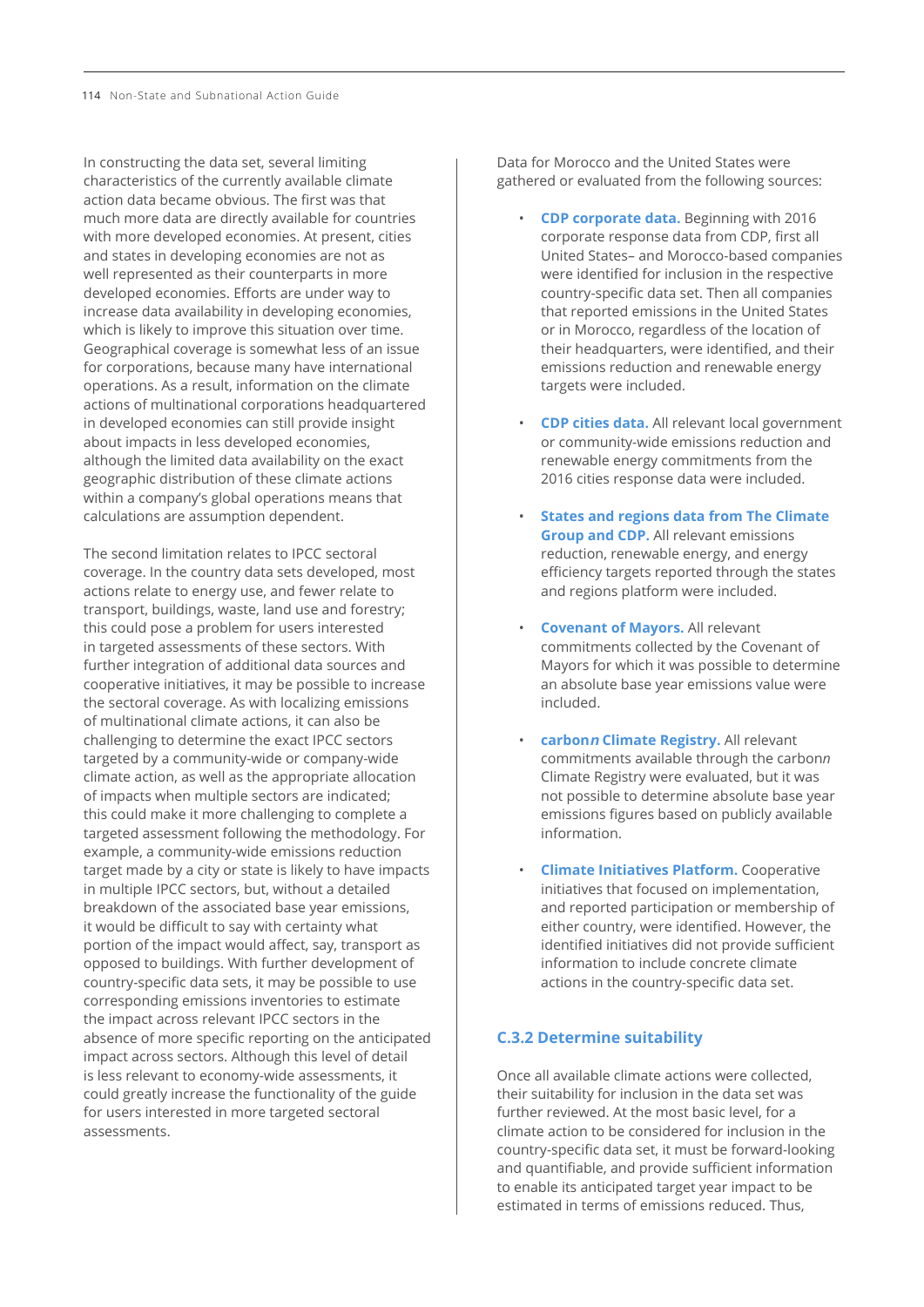most of the actions included in the two data sets are emissions reduction or renewable energy targets. As mentioned above, the data used were primarily CDP data because the necessary baseline emissions or renewable energy use figures required for basic estimation of the overall impact of an action are disclosed directly. This is not to suggest that other data sources for individual or cooperative climate actions do not collect this information, just that it is not made publicly available and, therefore, could not be reasonably acquired for development of this data set. Furthermore, calculation of more robust estimates for the impact of renewable energy targets is likely to require further development of a methodology that more clearly considers the additionality the target represents within energy systems. In its current construction, however, policymakers wishing to forecast national renewable energy supply can compare the available renewable energy consumption/production targets with their own national data to identify net impacts of these commitments.

For actors with multiple, overlapping commitments, the most relevant action was identified; this was generally the one covering the largest scope of emissions over the longest period. In cases where an actor had a more (or less) ambitious midterm target as well, it was factored into the projected impact of the climate action in 2020, 2030, and so on. For actors that reported multiple action types (e.g. absolute emission reduction, intensity emission reduction, renewable energy), it was necessary to exclude those that overlap, with a preference for absolute emissions reduction targets, which do not require additional conversion or estimation to reach an impact value in terms of GHG emissions. It was also necessary to exclude corporate emissions reduction targets that only cover scope 3 emissions, which cannot as easily be localized within national boundaries, as well as those that explicitly define their scope outside the targeted national boundary.

To determine which actions would be the focus of further analysis in the country data sets, actions were excluded from further consideration for the following reasons:

## • **Superseded actions, after evaluating all actions by actor**

» For actors with multiple climate actions, near-term actions were excluded if a longer-term action was available. However, if there was a midterm action that was not merely a linear interpolation of the long-term action, both midterm and longterm actions were used to present more accurate projections.

- » For actors with multiple action types for example, an absolute emission reduction, an intensity emission reduction and a renewable energy commitment – the general approach was to focus on the absolute emissions reduction target covering the greatest scope of emissions and for the longest term. When no absolute emissions reduction target was available, an estimated absolute impact for intensity targets, or impact of renewable energy and electricity commitments in terms of tCO<sub>2</sub>e, was calculated where sufficient information was present. In some cases, multiple targets were retained if there seemed to be a significant difference in the coverage described by the targets.
- **Coverage not relevant to user.** All actions whose coverage was not relevant to the country were excluded. This is not always obvious in the quantitative information provided, thus requiring evaluation of the qualitative responses provided in the various comment fields in the CDP corporate questionnaire.
- **Scope 3 actions.** The analysis was limited to scope 1 and 2 emissions reductions, and actions limited to a scope 3 emissions category were excluded. Those that included scope 3 emissions in addition to scope 1 and 2 emissions were included, but required additional calculation to remove the impact of scope 3 emissions (see below).
- **Incomplete/incorrect information.** This primarily refers to instances where it is not possible to calculate an absolute emissions value. It may also include emissions reduction targets that cover less than 100% scope but do not specify where the action applies, or other instances where the information provided is unclear or seems incorrect.
- **Companies not based in the United States (for the United States data set).** It was necessary to remove companies not based in the United States from the United States data set because disaggregating the global impact of all actions from companies that disclose emissions in the United States would have required evaluation of more than 1,700 actions. Given the time constraint, the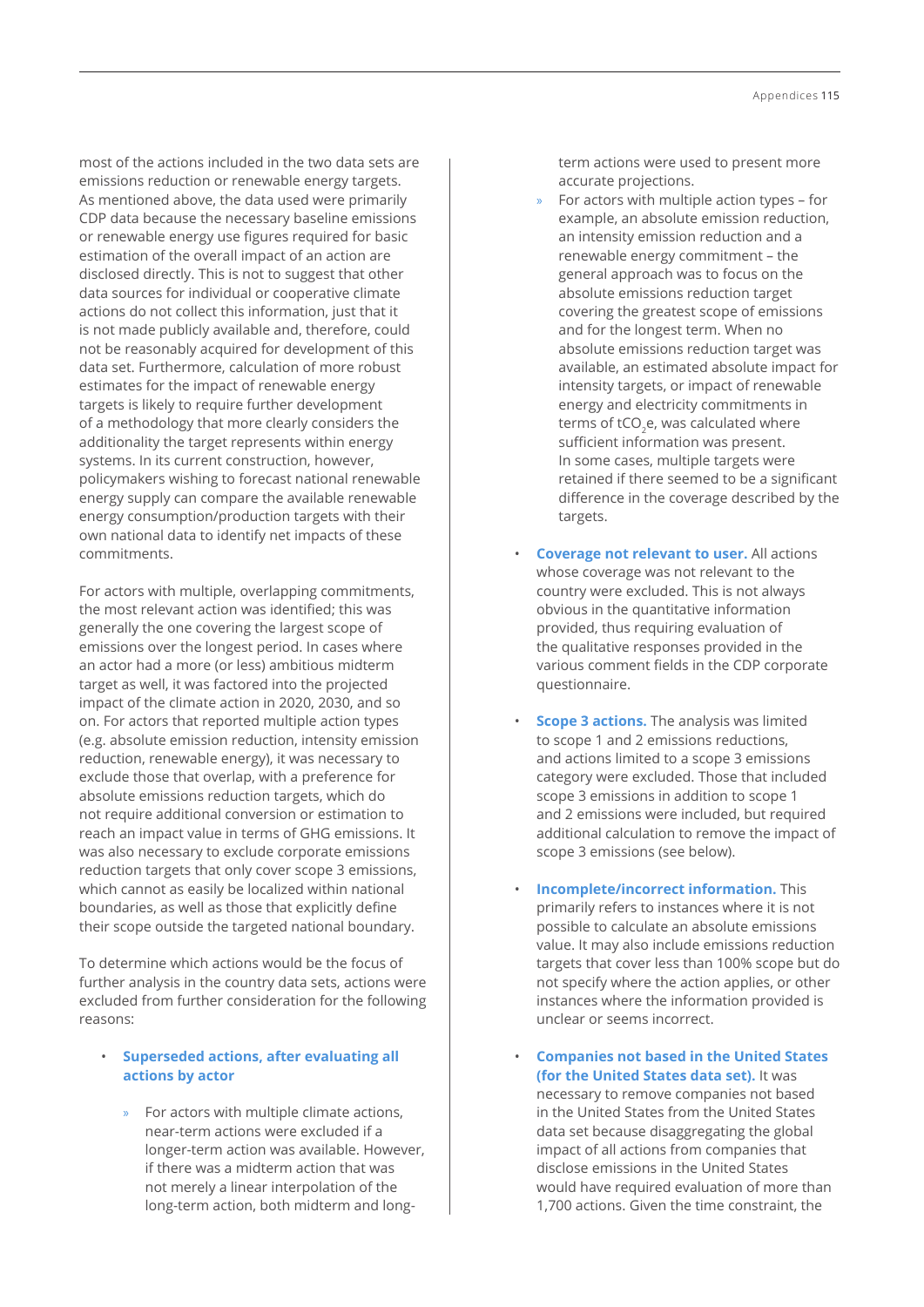analysis was limited to United States–based companies. In the future, integration of non– United States companies can be envisaged based on available information.

#### **C.3.3 Categorize climate actions**

Actions were categorized by the following fields referenced in the guide:

- **Action.** As most of the data were collected through CDP disclosure platforms, which ask about active targets, all items were defined as actions.
- **Geographic coverage.** Actions were defined by whether they were city- or region-wide, or limited to their local or regional government area. For companies, actions were listed as covering global corporate operations, unless more specific coverage was identified.
- **IPCC (sub)sector(s) targeted.** The default sector for most emissions reduction or renewable energy actions was "energy", unless buildings or transport were explicitly mentioned in comments for the target. Actions reported by companies engaged in certain Global Reporting Initiative business activities were assigned to the "industrial processes and product use" sector. Deforestation actions were assigned to the "agriculture, forestry, and other land use" sector, and waste diversion was assigned to the "waste" sector.
- **Action type.** The data set for each country includes
	- » absolute emission reduction
	- » intensity emission reduction
	- » renewable energy
	- » deforestation
	- » emission reduction relative to another scenario.

## **C.3.4 Calculate target year emissions and impact**

Next, anticipated target year emissions and impact were calculated. Each action type required its own method for calculation:

• **Target year emissions and impact for absolute emissions reduction targets.** 

Anticipated target year emissions for absolute reductions were calculated using the provided base year emissions and the target percentage reduction. Impact was calculated by subtracting the target year emissions from base year emissions.

- **Absolute emissions impact for intensity emissions reduction targets.** The anticipated target year emissions could only be estimated for intensity targets that provided additional information in the comments, allowing an absolute value to be calculated. Additionally, companies that report their intensity target will likely see an increase in absolute emissions. Their target year emissions and impact were adjusted to reflect this anticipated result.
- **Conversion of renewable energy actions to MtCO<sub>2</sub>** impact value. Impact for renewable energy targets was calculated by converting the anticipated increase in renewable electricity (MWh) to emissions reduced (tCO<sub>2</sub>) using the current grid emission factor, based on IEA data for each country. However, this assumption is not conservative, and further work should be done to supplement it. As currently done, purchase of renewable energy can result in no additional renewable energy being brought to the grid, but simply in a reallocation of existing renewable energy to certain consumers. Although providing a market signal, this is still considered insignificant in the face of other costs to significantly affect new renewable energy capacity. As such, the current method provides the most optimistic emissions reductions that can be achieved by given commitments. A different method needs to be devised to provide the lower-bound, conservative estimate of emissions reductions from corporate renewable energy targets. A method is also needed to include and calculate the impact of renewable fuel use and subnational renewable targets, which were not included in the sample data set.
- **Removal of estimated proportion of scope 3 emissions from impact.** For corporate targets including some scope 3 emissions, these emissions were removed from the anticipated target year emissions before calculating impact. This was done by determining the percentage that scope 3 emissions represent of the current emissions covered by the target. Emissions equal to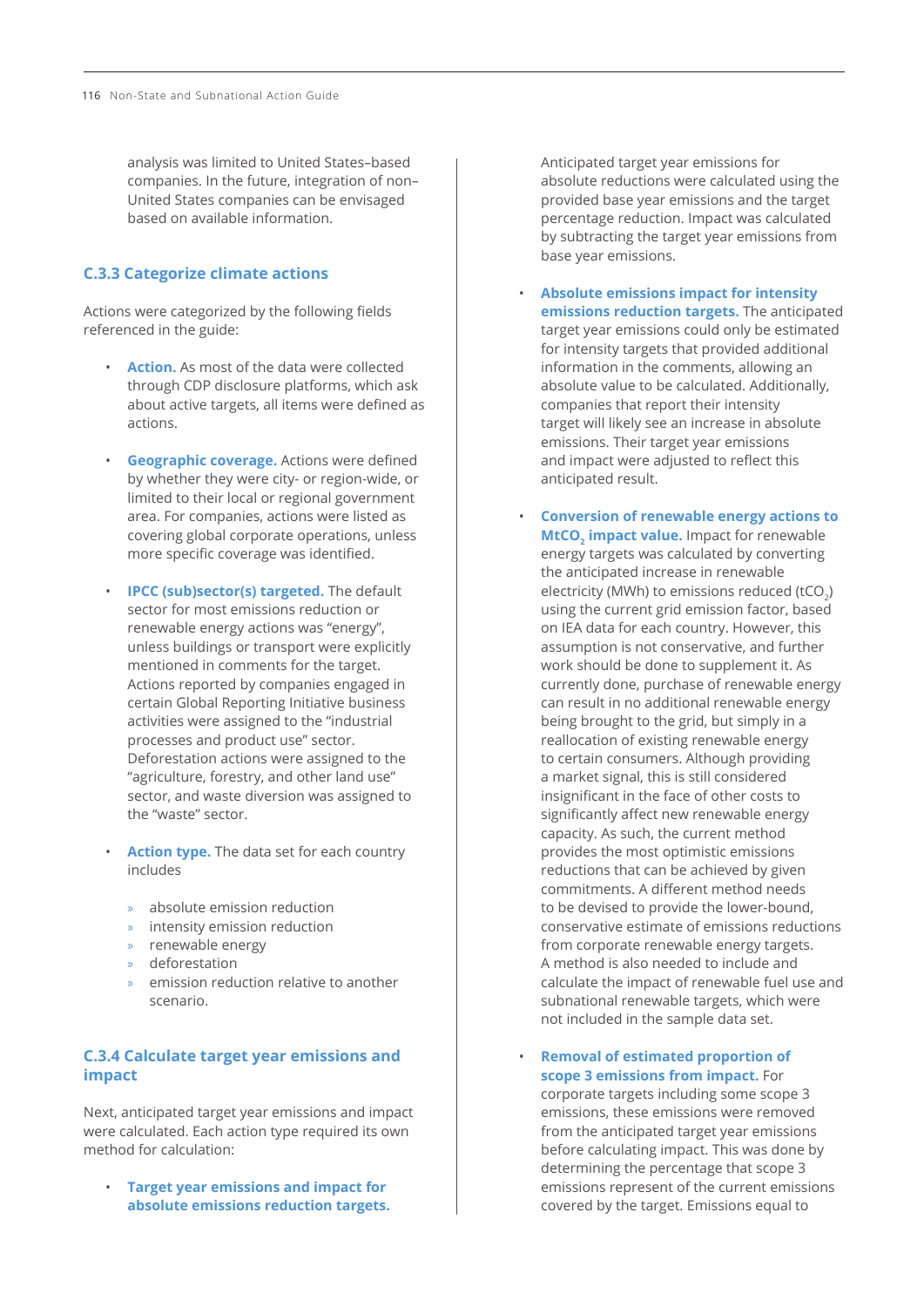this percentage were then removed from the corresponding anticipated impact value.

• **Zero deforestation commitments.** Following the guide, zero deforestation commitments do not result in any emissions and do not require conversion to tCO<sub>2</sub>e.

## **C.3.5 Disaggregate impact**

Next, the local impact of global targets was estimated by using the distribution of current reported emissions:

- **Calculate proportion of associated scope in user's country.** Using current scope 1 and 2 (location-based and market-based) emissions by country, it was possible to determine the current percentage of a company's emissions that are reported within the borders of the user country.
- **Multiply global impact of target by corresponding percentage of emissions in user's country.** By applying this percentage to the anticipated global impact, it was possible to estimate the localized impact in the user's country, assuming that the emission reduction is proportionately distributed.

# **C.3.6 Project linear impact to 2020, 2030, and so on**

For all suitable climate actions, further analysis was conducted to determine their anticipated impact if achieved, and to project their impact to 2020, 2030, and beyond. Projections of the impact of actions past the target year, in line with a variety of potential scenarios (e.g. no additional action, same level of ambition moving forward, more/less ambition) and future global and local impacts for continued action, were estimated. A caveat is that the further projections go beyond the target year, the less accurate they are likely to be. For actors with midterm and long-term targets, impacts are split across the two targets in a "best fit" progression.

As the overall impact of an action will not be determined in the target year alone, more attention should be paid to the actor's anticipated implementation or "progress pathway" for individual actions. Knowing whether an actor anticipates that their action will follow a linear, logarithmic, exponential, variable, sporadic or even uncertain progression, or a progression conditional upon

the realization of other variables (e.g. a desired percentage of economic growth), would allow more informed assumptions and accurate estimates of the overall potential impact of an action. It would also help to contextualize annually reported progress information.

# **C.3.7 Additional information**

- **Optional information on progress monitoring.** The policy of the data provider for monitoring progress was noted.
- **Accuracy indication.** If many assumptions were made to calculate the anticipated impact, these were noted with a brief explanation. Additional internal consistency checks can confirm that key data points have been entered correctly. This is especially important for confirming the base year emissions covered by a reduction target, because these values are used to calculate the potential impact of the action.
- **Likelihood.** The likelihood of corporate climate actions was calculated by reviewing the currently reported progress of the action, as well as the past performance of similar actions by the same actors. These two indicators were analysed independently and then combined with equal weight to assign a likelihood score to the action.

Current progress is reported to CDP as a percentage of the target achieved over the percentage of time completed. This ratio was used to indicate the likelihood that the target would be completed on time. For example, consider a target that has reached its halfway point (i.e. 50% of time complete). If this target were also 50% complete in terms of its emissions reduction or renewable energy goal, the ratio would be 50/50, and one point would be added to its likelihood score. In contrast, if it were only 25% complete, the ratio would be 25/50, and a half point would be added to its likelihood score. Targets with ratios higher than 1 (e.g. 75/50) are capped at 1. This approach simplifies emissions reductions to a linear pathway, which may not be the case in reality. However, more specific assessments are not possible because of insufficient granularity of data.

The past performance of an actor was determined by comparing the number of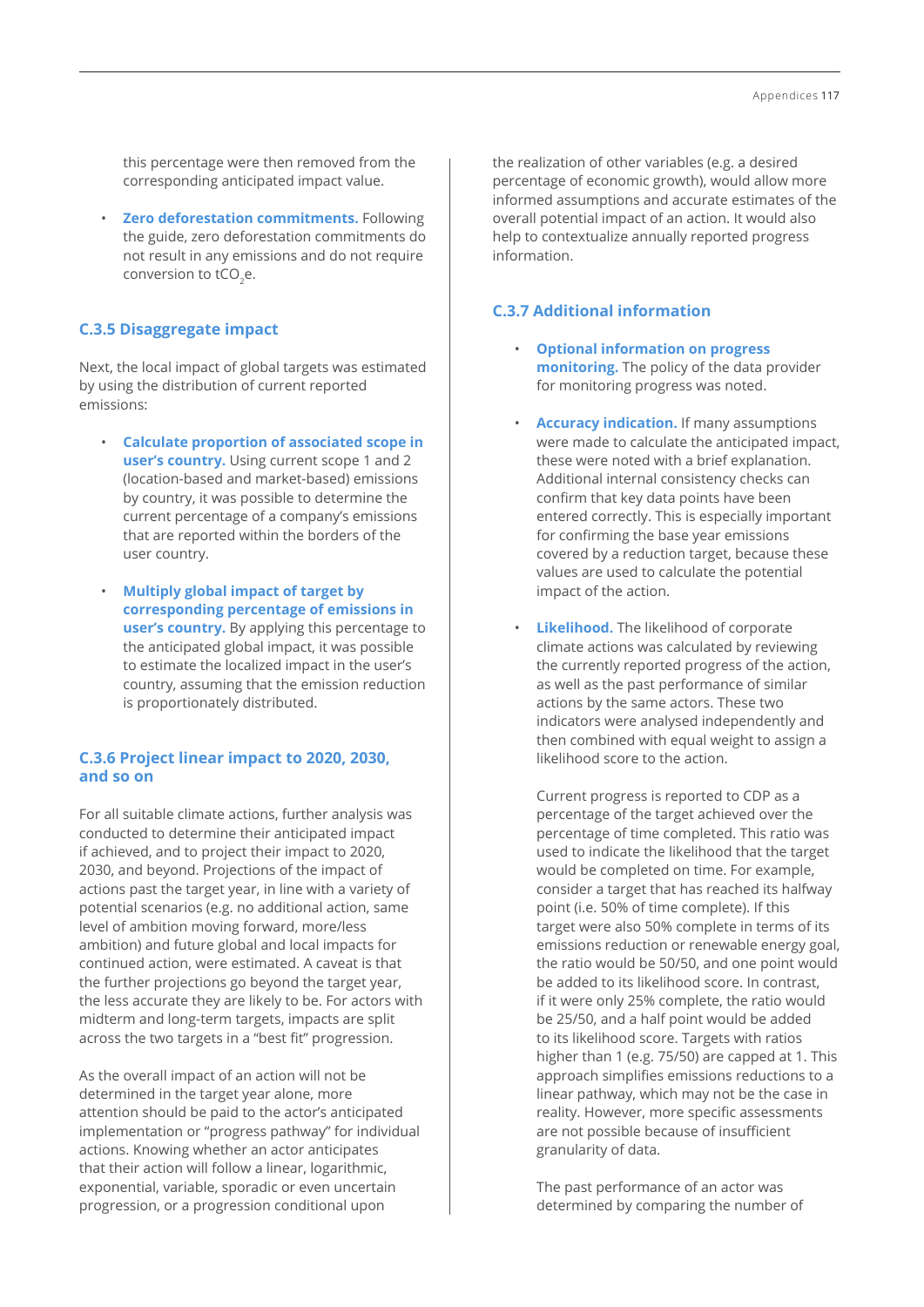past actions that were completed either early or on time with the number of targets that reached their target end date plus those completed early (to cap the performance score at 1). For instance, consider a company that has reported four targets as successfully completed, with two of the four completed early. Additionally, they have reported that three targets have reached their target end date (i.e. 100% complete in time). This means that the ratio of the company's past performance is four achieved targets to five targets completed early or on time. As a result, 4/5 = 0.8 point is added to their likelihood score.

The overall likelihood was then calculated by adding the past and present performance scores together. As each score has a maximum value of 1, the sum of both scores is divided by 2, with the resulting decimal understood as the percentage of likelihood between 0 and 100. Based on these scores, different levels of likelihood were assigned to individual actions (Table C.1).

Although past performance may be an important indicator of future success, many other aspects of an actor's approach to sustainability could be incorporated into a more advanced likelihood indicator, such as governance, use of an internal carbon price, and recent investments. Research on this topic is currently under way and will be incorporated into future iterations of the likelihood indicator.

**Overlap.** This refers to any information used to identify situations where there may be overlap between anticipated impacts. It could be overlap between the impact of a municipal action on a regional action, or an individual actor that has overlapping commitments that were unique enough to include in the data set but may not be entirely independent. The country data sets only indicate where overlap may be present between individual actions. The guide provides a more detailed approach for interpreting various scenarios where actions overlap. Improving the accuracy of how overlap is calculated and integrating it into country-specific climate action data sets is a significant challenge in these exercises.

#### **TABLE C.1**

#### **Steps where stakeholder participation is recommended in the impact assessment**

| Score range                                           | Likelihood                 |
|-------------------------------------------------------|----------------------------|
| $>87.5 - 100$                                         | Virtually certain          |
| $>75-87.5$                                            | Very likely                |
| $>62.5-75$                                            | Likely                     |
| $>50-62.5$                                            | More likely than not       |
| $>37.5-50$                                            | About as likely as not     |
| $>25-37.5$                                            | Unlikely                   |
| $>12.5-25$                                            | Very unlikely              |
| $0 - 12.5$                                            | Exceptionally unlikely     |
| Unable to calculate past or current performance score | <b>Unknown</b>             |
| Target reported 100% achieved                         | Complete                   |
| 100% complete in time, but incomplete in achievement  | Not achieved - X% complete |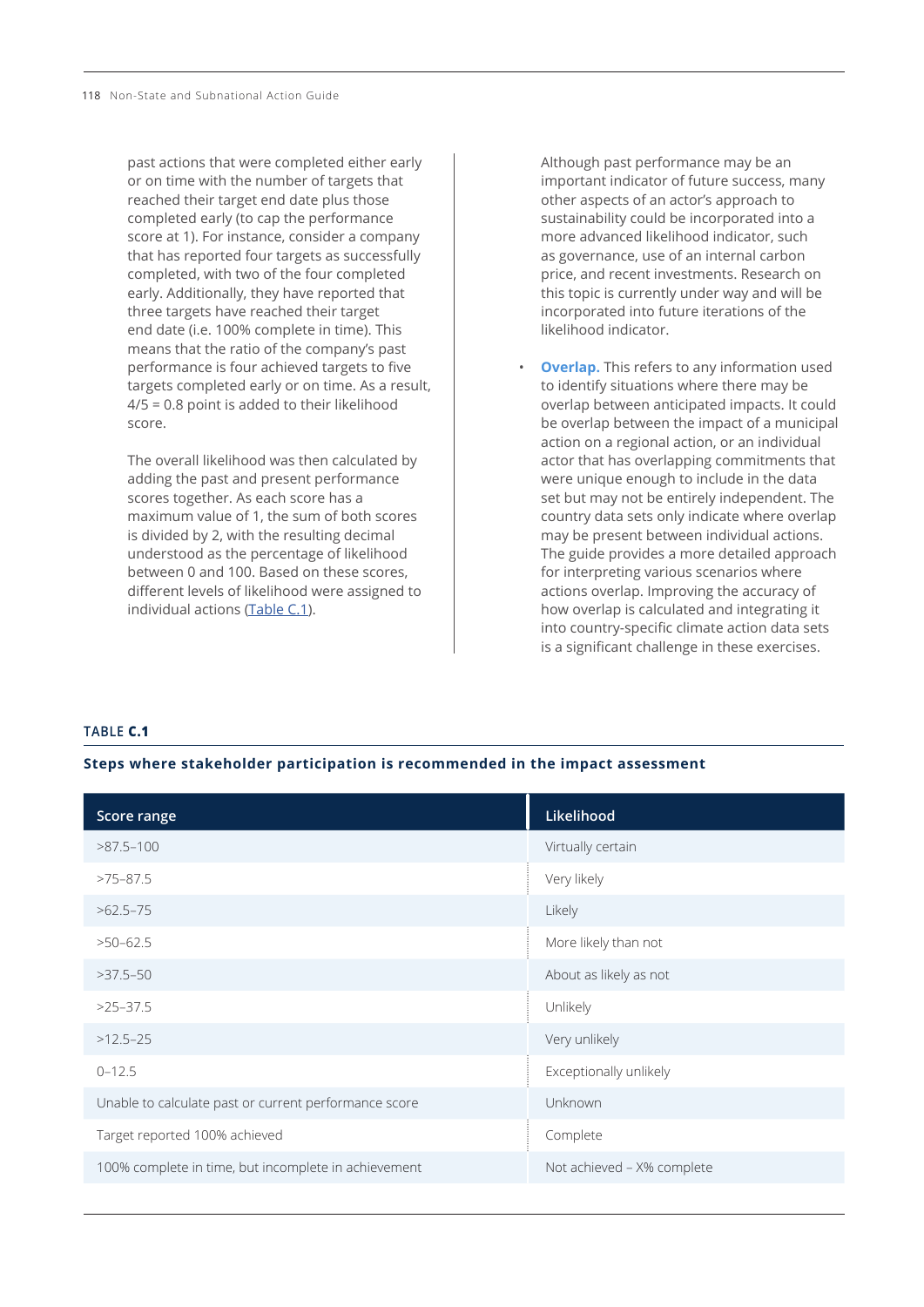<span id="page-10-0"></span>Additionally, development of an approach to normalize multiple emissions reduction targets to a holistic actor-level target could improve and simplify understanding of target overlap in certain circumstances.

# **C.4 Overview of existing global data sets**

There are several major sources of data on non-state and subnational actions, such as the Global Climate Action portal, the Covenant of Mayors, the carbon*n* Climate Registry, CDP and the Climate Initiatives Platform (see Appendix A). Some pertain to individual actions made by one type of actor, whereas others include a wide variety of initiatives, ranging from specific actions to broad commitments from all kinds of actors. This scoping exercise was originally conducted during the first phase of development of the ICAT series of guidance documents in July 2017; descriptions and figures were updated in May 2019.

## **C.4.1 Global Climate Action Portal (formerly called NAZCA)68**

The UNFCCC Global Climate Action portal, which is mentioned in the Paris Decision text, aggregates both individual and cooperative climate actions by non-state and subnational actors.69 All Global Climate Action portal actions are required to be forwardlooking, quantifiable and trackable, but otherwise fall into a wide range of themes, including land use, oceans and coastal zones, water, human settlements, transport, energy, and industry. As a data aggregator, the portal draws from multiple sources<sup>70</sup> and presents basic descriptions of actions reported through its data providers, with some contextualizing details about the stakeholders taking action.

As of May 2019, there were more than 19,947 actions on the portal from 12,396 stakeholders: 9,378 cities, 2,431 companies, 363 investors, 126 regions and 98 civil society organizations. Of these, 9,612 are "individual actions" that are unique to their associated actor, and 10,335 are "cooperative actions". These are classified under one or more

themes, such as emission reduction, energy access and efficiency, renewable energy, resilience, transport, building, forest, and innovation. The current geographic distribution of commitments on the portal heavily favours developed countries, specifically in North America or Europe. While it is currently the most comprehensive collection of data on non-state and subnational climate actions, and is officially recognized as part of the process outlined in the Paris Agreement, it provides basic descriptions of the actors and actions that are generally available in more detail elsewhere. However, there are plans to enhance the Global Climate Action portal with additional contextualizing information and a basic "tracking" capability.

# **C.4.2 Climate Initiatives Platform71**

A database of 259 initiatives managed by UNEP DTU Partnership, the Climate Initiatives Platform (CIP) provides the most comprehensive collection of information on international climate initiatives. CIP collects background information on each initiative, which is organized into the following categories:

- general includes link to website, geographical coverage, type of initiative and lead organization
- description includes description, goals and activities
- monitoring and impacts includes several questions on objectives, planning and quantitative progress tracking
- participants includes information on participants, funders and other involved organizations
- theme categorized into one of 21 themes.

# **C.4.3 Covenant of Mayors for Climate and Energy72**

An initiative with 9,664 signatories (as of May 2019), the Covenant is a substantial database of cities' commitments and climate action plans. New signatories pledge to reduce CO<sub>2</sub> emissions by at least 40% by 2030 (earlier signatories may have less ambitious targets), and to adopt an

<sup>68</sup> <https://climateaction.unfccc.int>

<sup>&</sup>lt;sup>69</sup> UNFCCC (2015).

<sup>70</sup> CDP, carbon*n* Climate Registry, The Climate Group, the Investors on Climate Change, the United Nations Global Compact, the Covenant of Mayors, the Climate Bonds Initiative and the UNEP Climate Initiatives Platform.

<sup>71</sup> <https://climateinitiativesplatform.org>

<sup>72</sup> [www.covenantofmayors.eu](http://www.covenantofmayors.eu)